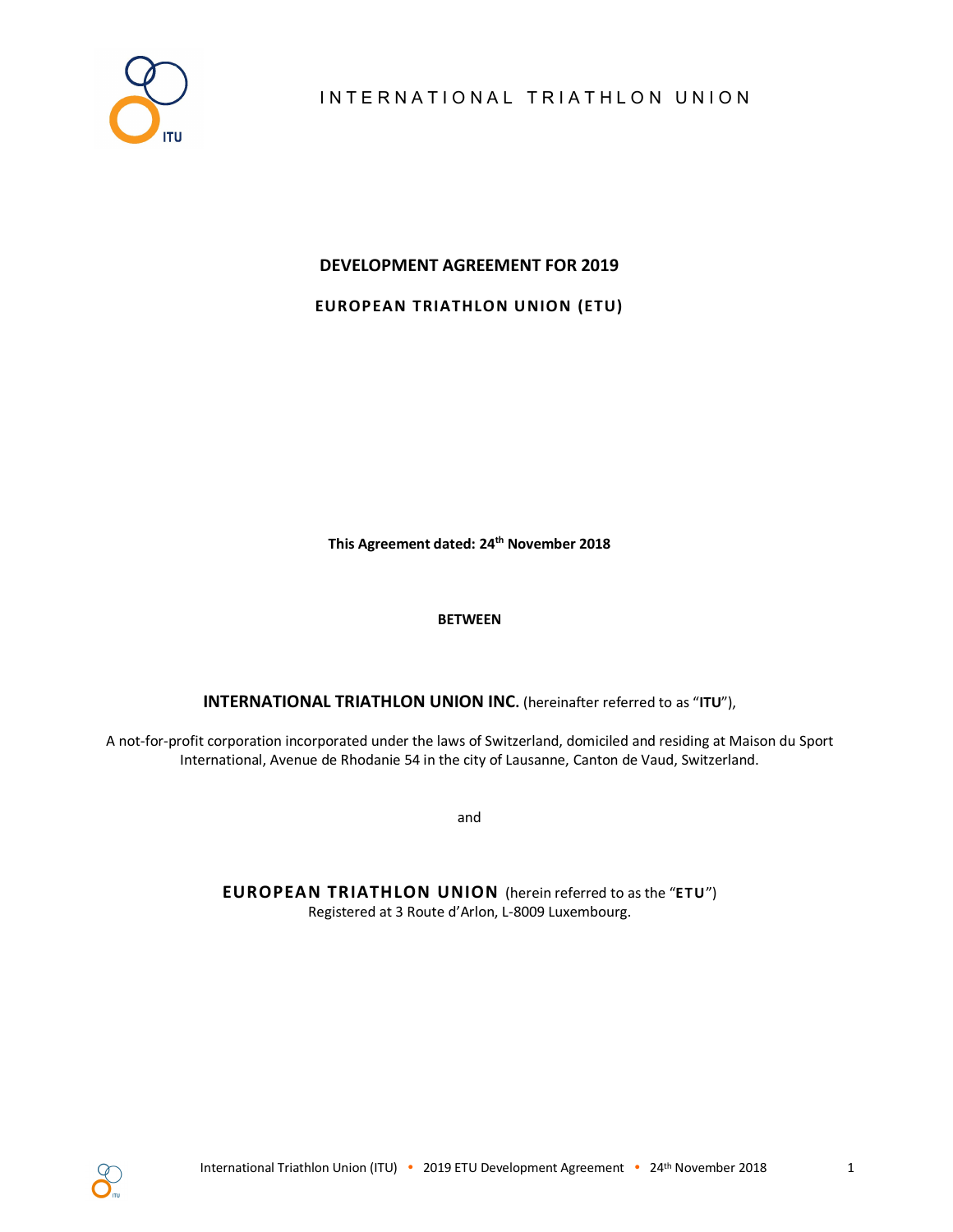

## **1. Introduction:** The purpose of this agreement is to:

- 1.1. Establish a base line of provision for developing triathlon and resources available to NFs across Europe
- 1.2. Establish communications and media links at a level commensurate with the optimum promulgation of positive images and descriptions of triathlon and related multisports across the region.
- 1.3. Increase ITU and ETU membership for the sport of triathlon (short, standard and long distances, winter triathlon, cross triathlon, duathlon and aquathlon) all over Europe.
- 1.4. Assist European NFs to create and develop their own skills to attain competitive excellence at all technical levels.
- 1.5. Improve liaison with the ITU in order to work closely together to achieve the best results for programmes already in place and implement others according to the particular needs of ETU and affiliated NFs.

|  | 2. Projects: The agreed projects with budget / resource allocation are: |  |  |
|--|-------------------------------------------------------------------------|--|--|
|  |                                                                         |  |  |

| <b>Goal Area</b>              | <b>Budget Item</b>                                                                                                                                  | Amount      |
|-------------------------------|-----------------------------------------------------------------------------------------------------------------------------------------------------|-------------|
| <b>Admin</b>                  | <b>ETU Development Coordinator Fee</b>                                                                                                              | \$15,048.00 |
|                               | Level 2 Coaching Course (Pula, Croatia)                                                                                                             |             |
|                               | Level 1 Coaching Course (Riga, Latvia)                                                                                                              |             |
| <b>Athletes &amp;</b>         | Youth Triathlon Festival Camp (Bled, Slovenia, June)                                                                                                | \$17,100.00 |
| Coaches                       | <b>ETU Development Camps (2)</b> (Cyprus/March-April, Serbia/September)                                                                             | \$34,200.00 |
|                               | ETU Development Team Dnipro (Ukraine) June 8-9, Kecskemét<br>(Hungary) August 18, Constanca (Romania) September 22, Alanya<br>(Turkey) October 5-6) | \$17,100.00 |
| <b>Technical</b><br>Officials | Technical Officials Level 1 Seminar (Kazah, Russia)                                                                                                 | \$5,700.00  |
| <b>Education</b>              | Technical Officials Level 1 Seminar (Beograde, Serbia)                                                                                              | \$5,700.00  |
|                               | Belarus (Youth Triathlon Festival Camp)                                                                                                             | \$2,850.00  |
|                               | Bulgaria (talent identification, participation in ETU Development camps,<br>equipment)                                                              | \$3,990.00  |
| <b>NFs support</b>            | Croatia (National Youth, Junior, U23 athletes participation in European<br>races and ETU Development Camps)                                         | \$2,850.00  |
|                               | Cyprus (Youth Triathlon Festival)                                                                                                                   | \$2,850.00  |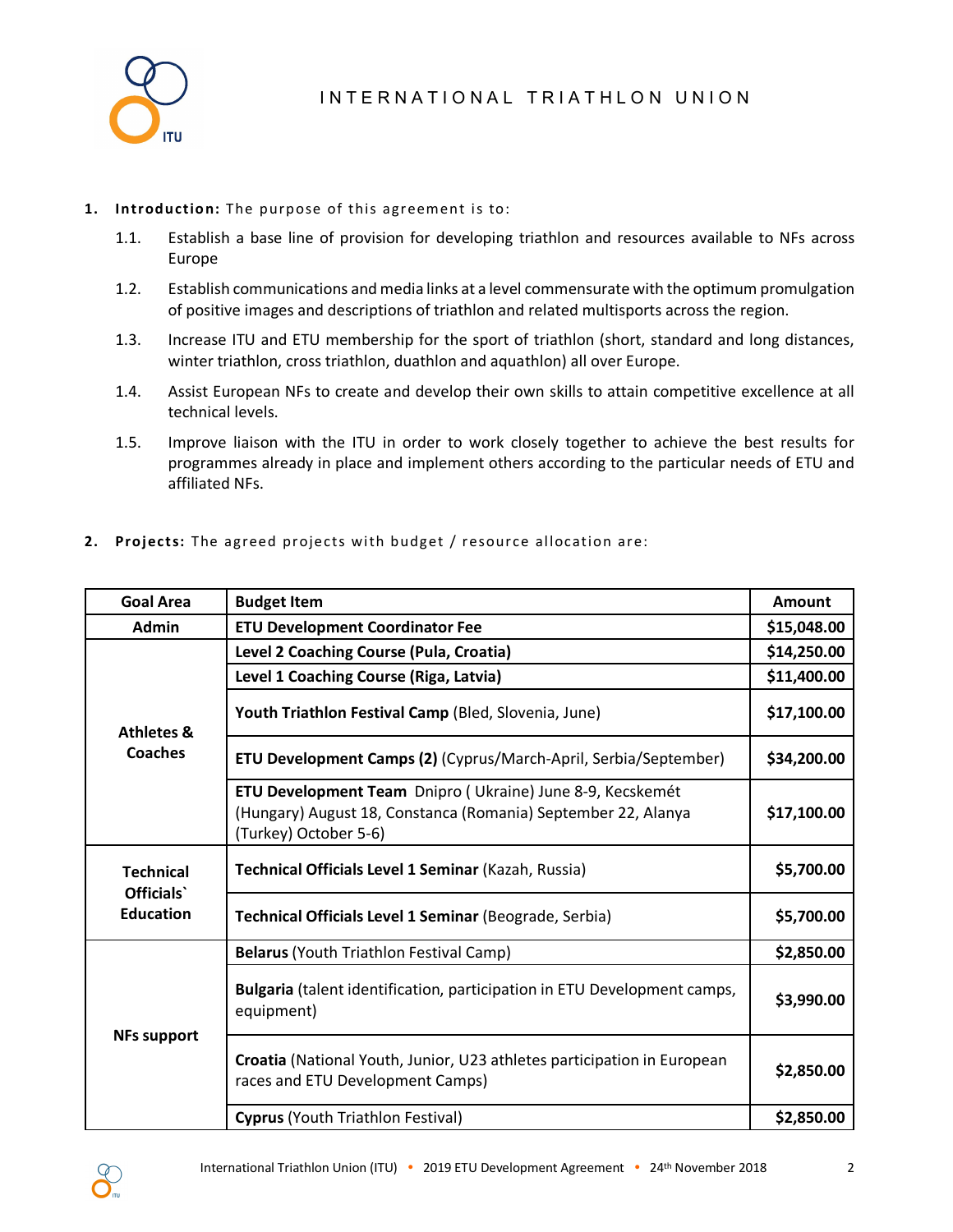

## INTERNATIONAL TRIATHLON UNION

| Estonia (Attend 2 ETU Development Camps and Level 2 coaching<br>education programme)                                                                         | \$1,140.00   |
|--------------------------------------------------------------------------------------------------------------------------------------------------------------|--------------|
| Greece (4th Development Kids Summer Camp, Loutraki)                                                                                                          | \$3,990.00   |
| Iceland (Youth Development Triathlon Day at secondary schools)                                                                                               | \$1,710.00   |
| Latvia (attend ITU coaches courses and Technical Officials seminar,<br>Support for youth training group)                                                     | \$3,420.00   |
| Liechtenstein (coaching education)                                                                                                                           | \$570.00     |
| Lithuania (ETU Development Camps for athletes and coaches, Attend<br>ITU Level 1 Coaches Course and Technical Officials Level 1 and Level 2<br>Courses)      | \$4,560.00   |
| Luxembourg (Talent Day)                                                                                                                                      | \$1,140.00   |
| F.Y.R. Macedonia ("We are the future" programme concerning the<br>athletes from age of 14 and younger, swimming pool rental,<br>participation at junior ECs) | \$4,560.00   |
| Malta (Establishing of a "TriGirls" Programme)                                                                                                               | \$1,140.00   |
| Moldova (youth and paratriathlete training support, swimming pool<br>rental)                                                                                 | \$2,451.00   |
| Romania (Participation at Youth Triathlon Festival)                                                                                                          | \$1,140.00   |
| Slovenia (Talent Day)                                                                                                                                        | \$1,140.00   |
| <b>Total subsidy</b>                                                                                                                                         | \$159,999.00 |

The above budget figure (160,000 USD) was approved by the ETU Executive Board and the ITU Executive Board.

- **3. Obligations and Reporting Procedures**: ITU and ETU will ensure all projects are clearly planned and funds and resources are managed in a transparent way, including:
	- 3.1. Work with the ITU Sport/Development Department to clearly outline the procedures, content, outcomes and reports for each project. The ITU Development Sport/Department will provide forms for all project planning, funding and reporting.
	- 3.2. All justification should be sent to the ITU Development Department, based in Lausanne, Av. Rhodanie n.54. 1007 Lausanne, Vaud Switzerland.